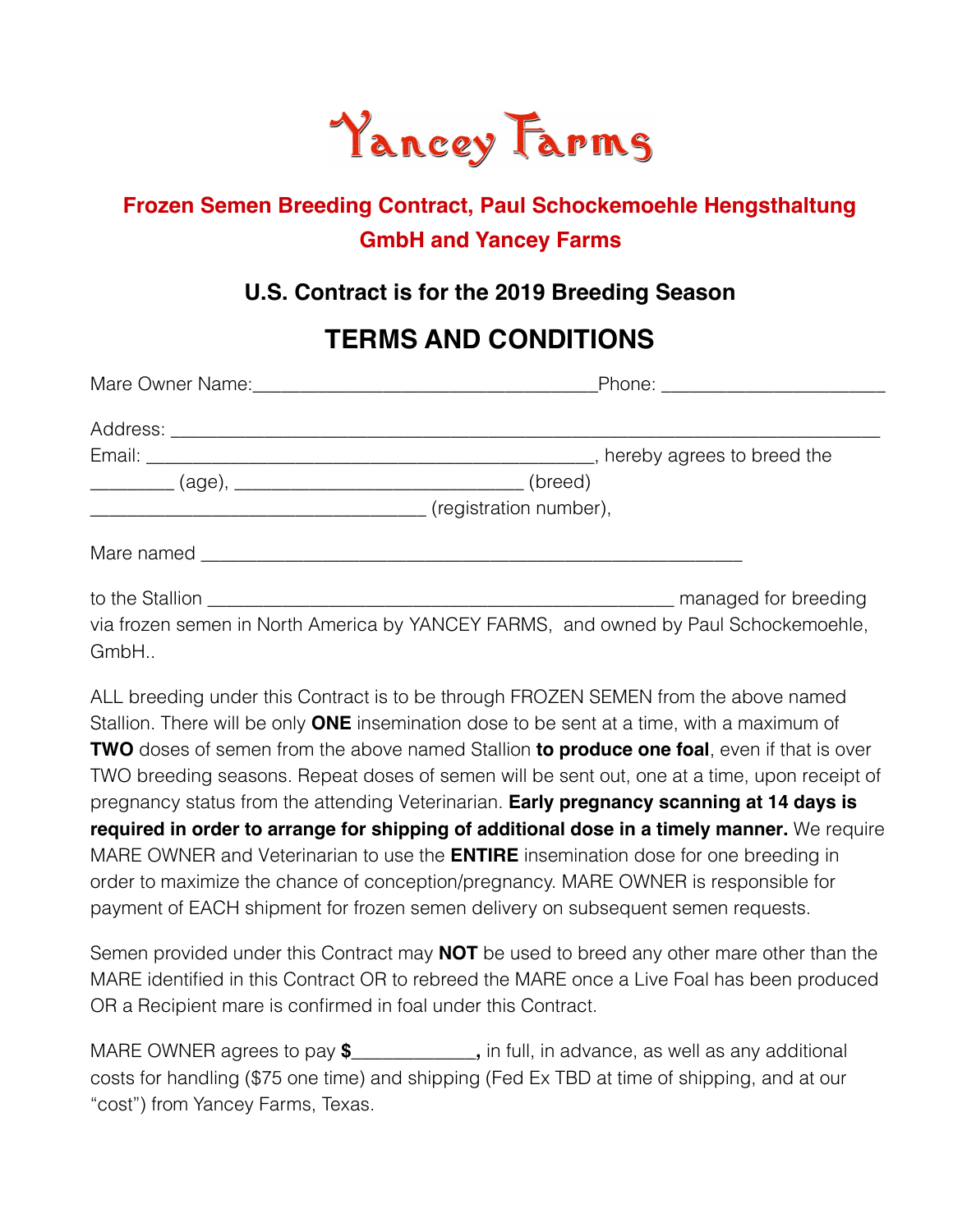A valid Credit Card on file with YANCEY FARMS is required for processing of shipments of semen.

MARE OWNER must return signed copy of this contract, the attached Mare ID Form and the breeding fee via US Post or email scan to YANCEY FARMS (information above).

MARE OWNER also understands that in order to retain rebreeding rights under this contract, the completed and signed Veterinary Certificate of Insemination and Pregnancy Examinations must be returned after each breeding attempt and at the completion of the current breeding season.

1) Should above named MARE fail to conceive and carry a pregnancy there may be substitution of another mare in her place by agreement only, with YANCEY FARMS and Paul Schockemoehle, IF there are remaining doses to be used.

2.) **EMBRYO TRANSFERS:** YANCEY FARMS must be notified at the execution of this Contract if MARE OWNER intends to use Embryo Transfer(s) as the means for producing a foal from this breeding. In the case that multiple embryos are recovered from the (Donor) MARE, the additional embryos may be transferred to multiple mares at MARE owner's discretion. However, the multiple pregnancies must be declared to YANCEY FARMS and Paul Schockemoehle not later than 14 days post implantation. An additional breeding fee of will be due for each additional pregnancy resulting from the transfer of multiple embryos from the same breeding. Once the MARE has conceived, and embryo(s) transferred successfully, there are no more rights for MARE OWNER to rebreed (Donor) MARE. If such is desired, a new Contract must be executed.

3.) **PREGNANCY STATUS:** MARE OWNER agrees to submit to YANCEY FARMS confirmation of the MARE's pregnancy at 28 days post ovulation. **If the mare is pregnant, then our contract is fulfilled and completed.** 

4.) **BREEDING CERTIFICATE:** Upon written confirmation of pregnancy at 28 days, Paul Schockemoehle, GmbH will issue a Breeding Certificate for the appropriate registry. In the case of Embryo Transfers, no Breeding Certificate will be issued for additional pregnancies until any additional Breeding Fees have been received by YANCEY FARMS for Paul Schockemoehle, GmbH.

5.) **COMPLETE INSEMINATION DOSE REQUIRED:** this Contract requires MARE Owner's Licensed Veterinarian or Certified Technician to use the **ENTIRE**, ONE (1), insemination dose of frozen semen immediately post ovulation. It is MARE OWNER's sole responsibility to make sure that their Veterinarian is aware of this requirement, and is both prepared and willing to do the required breeding cycle maintenance of the mare for timely breeding. MARE OWNER understands that one **ONE** dose of semen will be shipped per estrus cycle.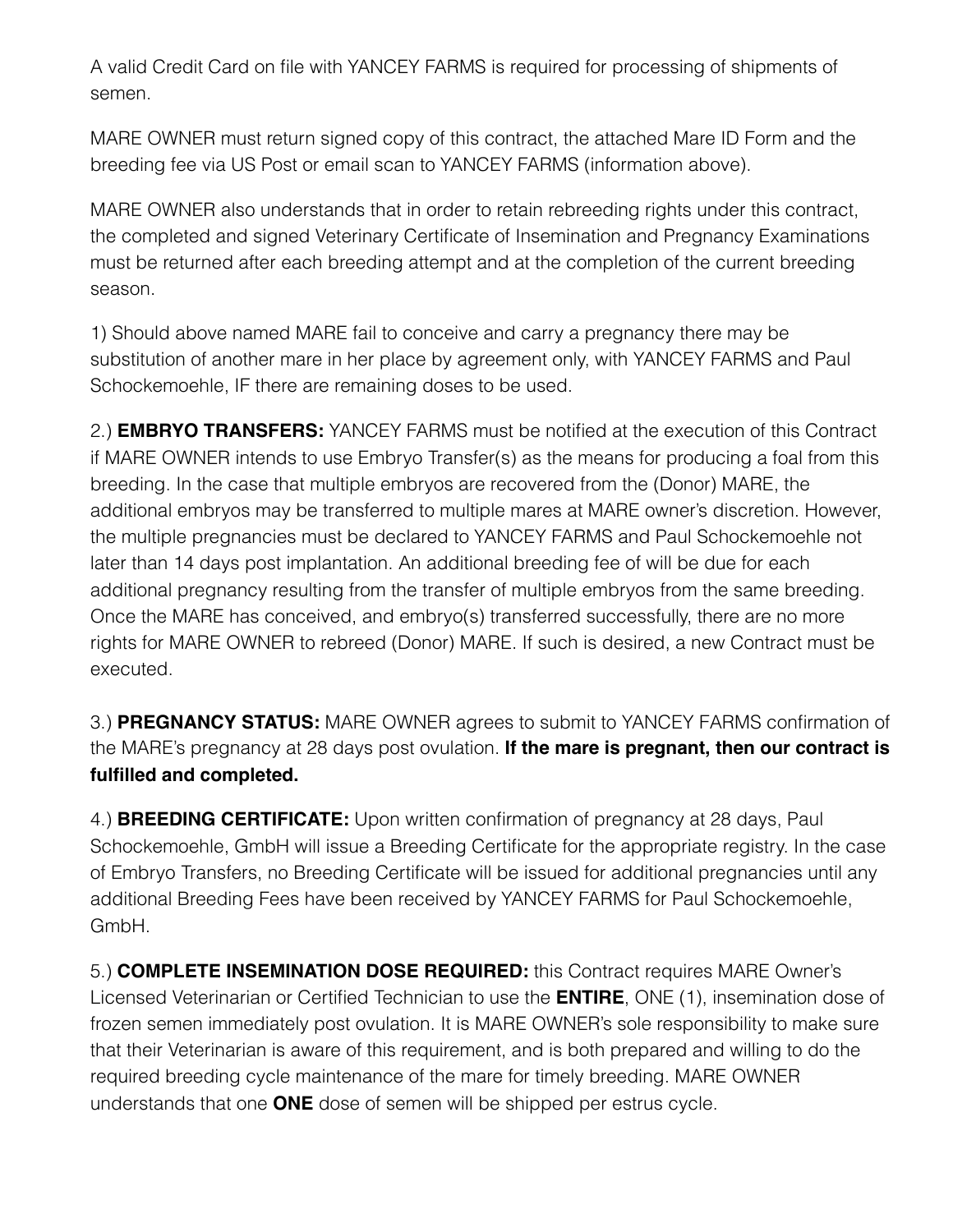#### 6.) **TERMS AND CONDITIONS PARTICULAR TO PAUL SCHOCKEMOEHLE GmbH:**

- This purchase of a "breeding" from a stallion from Paul Schockemoehle is NOT a Live Foal Guarantee; it is a "Pregnancy at 28 days breeding".
- Client (Buyer) is not authorized at any time to sell or give semen to another person or persons without prior consent of Yancey Farms and/or Paul Schockemoehle.
- Buyer must inform Yancey Farms and /or Paul Schockemoehle if they intend to transport semen from initial veterinary clinic to another.
- All empty straws must be sent back to Yancey Farms after use; a simple envelope or photo of used straws showing the date on the straws will suffice. \*Stress this to your VET!
- Failure to comply with agreed upon stipulations and terms of sale will results in a contractual penalty of \$2,500
- ICSI is only allowed after prior agreement with Paul Schockemoehle. For this purpose a separate invoice will be sent for every embryo, regardless of whether it is frozen or transferred to a receiving mare.
- Buyer agrees that Paul Schockemoehle is authorized to receive information directly from their Veterinarian regarding performed inseminations, ET and ICSI results and to release to PS information about ICSI results obtained.
- If designated mare is not in foal after the two (2) inseminations, for whatever reason, or loses the pregnancy anytime during the pregnancy, the Owner of the mare (Buyer) has no rights or recourse against Yancey Farms or Paul Schockemoehle, GmbH.

7.) **TERM AND TERMINATION:** This agreement is valid for TWO breeding seasons or until both parties have met they obligations hereunder.

8.) **HOLD HARMLESS:** MARE OWNER assumes all responsibility for the care, custody, control and condition of their MARE throughout the breeding, pregnancy, foaling and suckling period, including all veterinary and other additional costs of breeding the MARE, and assumes all risk or damage to their MARE and to any resulting foal, whether by death, disease, injury, infection or otherwise. MARE OWNER agrees to waive any claims against, indemnify, release and hold harmless YANCEY FARMS, Paul Schockemoehle GmbH, their Directors, agents, assigns, employees from any claims, demands, damages, actions, suits, attorney's fees and costs, obligations or liabilities of any kind that are in any way related to the MARE or to the breeding or insemination of the MARE.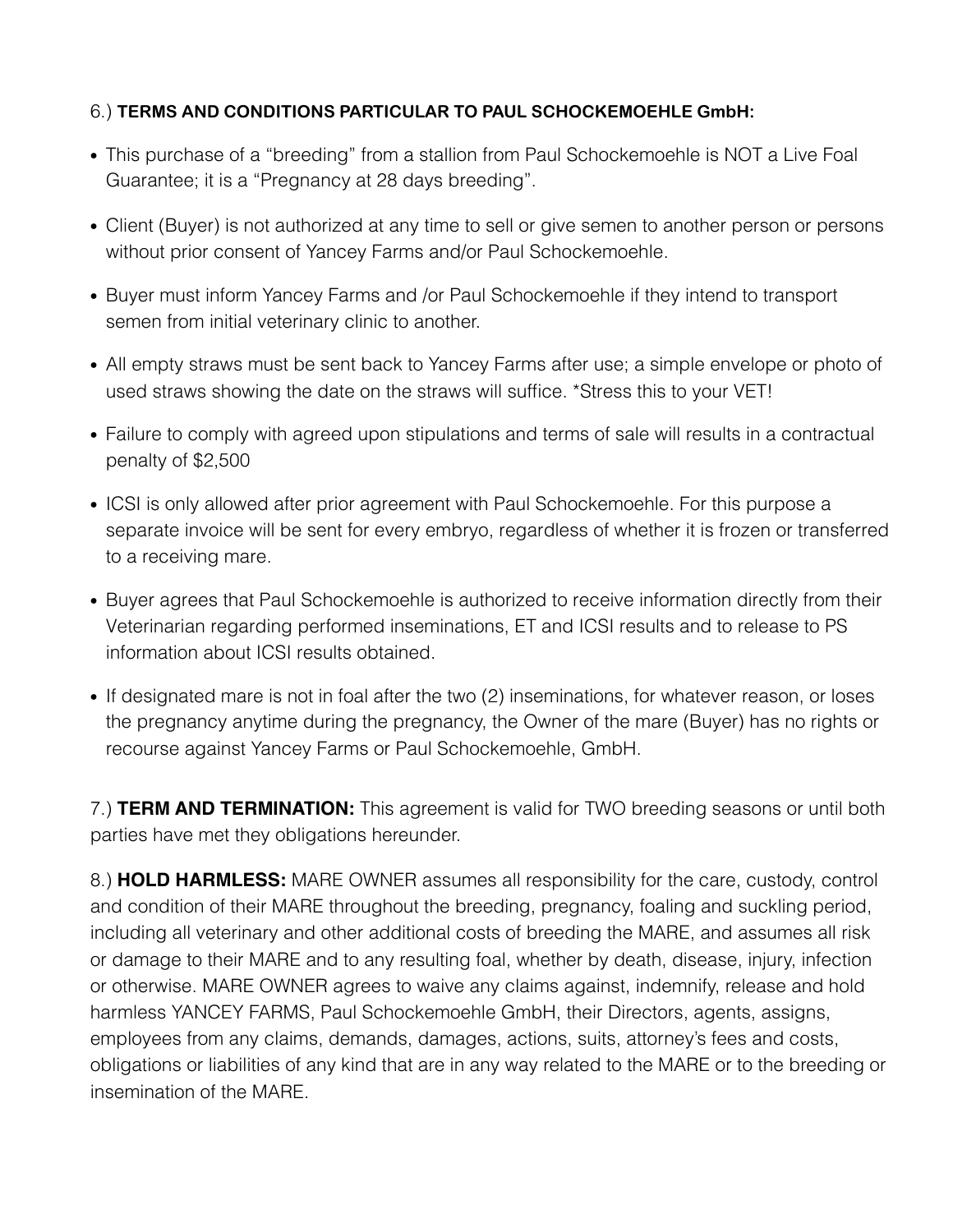9) **BINDING CONTRACT:** This shall be a binding contract upon both parties when signed, binding on all heirs and assigns. The MARE OWNER may not assign this Contract, or any interest in this Contract, to anyone else. This agreement stands in its entirety and may not be changed, modified or amended in whole or in part. This Contract shall be governed by and construed under the Laws of the State of Texas.

IN WITNESS WHEREOF, the Parties have entered into this Contract on the \_\_\_\_\_\_\_\_\_\_ day of

YANCEY FARMS MARE OWNER

 $\mathsf{By:}$ 

Judy G. Yancey, dba Yancey Farms

\_\_\_\_\_\_\_\_\_\_\_\_\_\_\_\_\_\_\_\_\_\_\_\_\_\_\_\_\_\_.

**163 Valentine Hill Ln**

**Fredericksburg, TX 78624**

**(800) 867-7021 – (352) 209-8770**

**[judy@yancey-farms.com](mailto:judy@yancey-farms.com) – www.Yancey-Farms.com**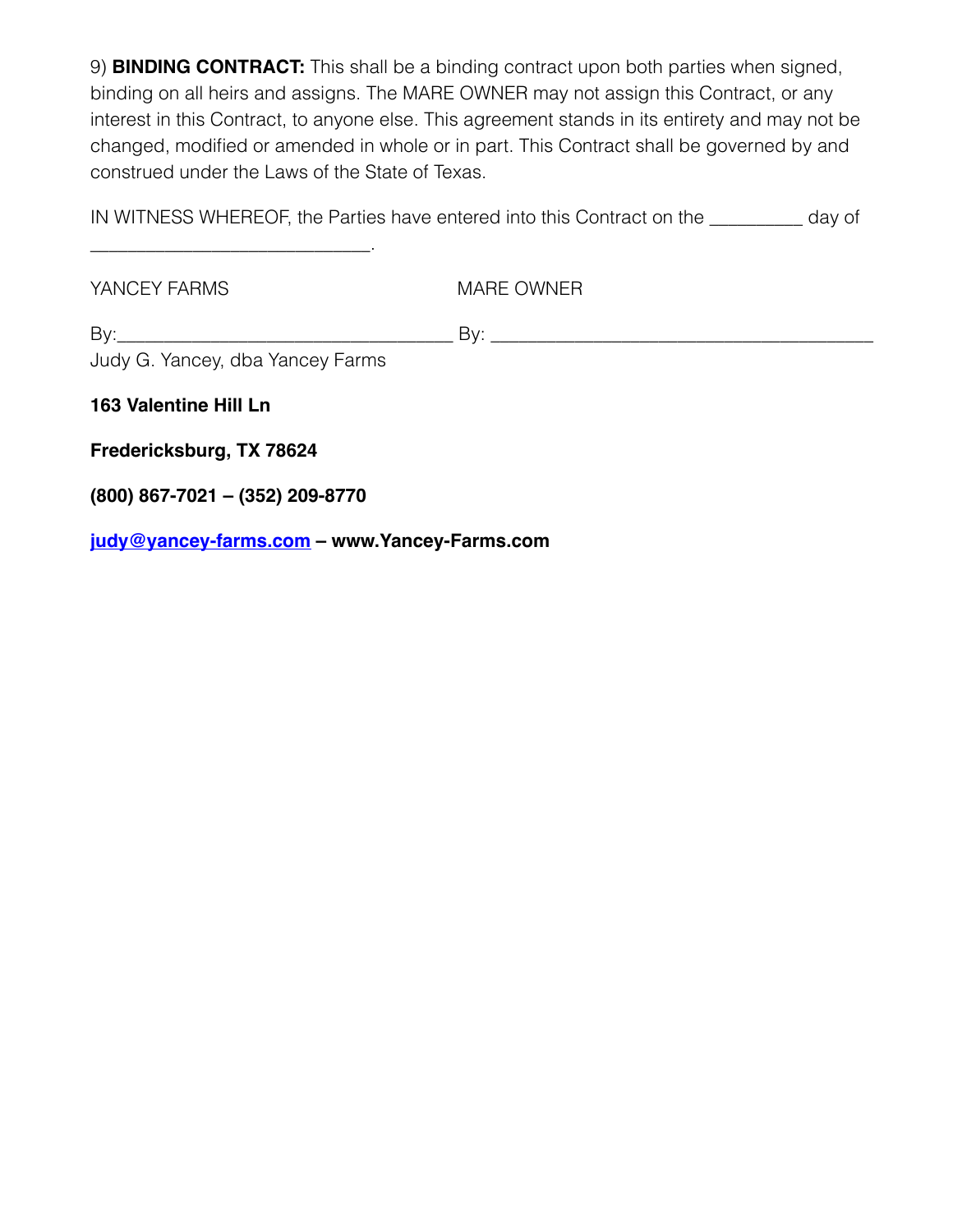

163 Valentine Hill Lane • Fredericksburg, TX 78624

(800) 867-7021 • (352) 369-5970

[judy@yancey-farms.com](mailto:judy@yancey-farms.com) • www.Yancey-Farms.com

## **PAYMENT**

The Breeding Fee may be paid by check or credit card. **Shipping expenses must be paid for by credit card.** 

| Billing Address for Cardholder:                                                   |  |
|-----------------------------------------------------------------------------------|--|
|                                                                                   |  |
| <b>PLEASE INITIAL YOUR SELECTION:</b>                                             |  |
| I am enclosing payment for the breeding by check.                                 |  |
| <b>OR</b>                                                                         |  |
| Charge the Breeding Fee to my credit card at this time.                           |  |
| SHIPMENT DESTINATION INFORMATION                                                  |  |
|                                                                                   |  |
|                                                                                   |  |
| <b>Special Delivery Instructions:</b>                                             |  |
|                                                                                   |  |
|                                                                                   |  |
|                                                                                   |  |
| <b>VETERINARY INFORMATION (if different than Shipment Destination)</b>            |  |
| Vet's Name:_________________________________Clinic Name:_________________________ |  |
|                                                                                   |  |

Contact Info:\_\_\_\_\_\_\_\_\_\_\_\_\_\_\_\_\_\_\_\_\_\_\_\_\_\_\_\_\_\_\_\_\_\_\_\_\_\_\_\_\_\_\_\_\_\_\_\_\_\_\_\_\_\_\_\_\_\_\_\_\_\_\_\_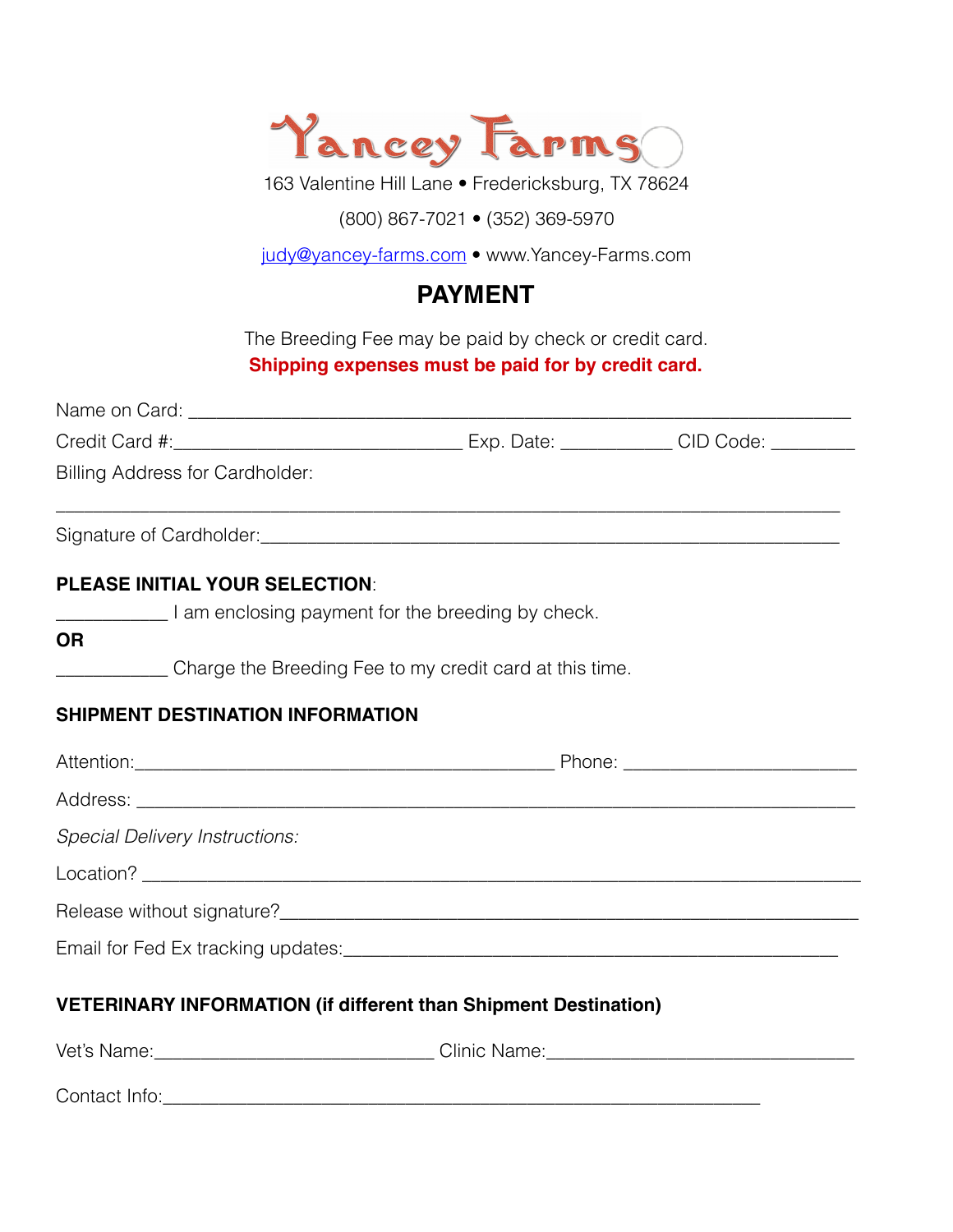

163 Valentine Hill Lane · Fredericksburg, TX 78624

(800) 867-7021 • (352) 209-8770

[judy@yancey-farms.com](mailto:judy@yancey-farms.com) • www.Yancey-Farms.com

# **Mare Breeding Passport**

#### **To be completed and returned to YANCEY FARMS for issuance of Breeding Certificate**

|                   |  | Stallion Used: Note that the state of the state of the state of the state of the state of the state of the state of the state of the state of the state of the state of the state of the state of the state of the state of th |                                                                                                     |  |  |  |
|-------------------|--|--------------------------------------------------------------------------------------------------------------------------------------------------------------------------------------------------------------------------------|-----------------------------------------------------------------------------------------------------|--|--|--|
| MARE INFORMATION: |  |                                                                                                                                                                                                                                |                                                                                                     |  |  |  |
|                   |  |                                                                                                                                                                                                                                |                                                                                                     |  |  |  |
|                   |  |                                                                                                                                                                                                                                | Age: ___________ Height: _____________ Breed: ______________ Registration # _______________________ |  |  |  |

I, the undersigned Veterinarian, duly licensed by the State of The United Statest that, on the following dates, I artificially inseminated the above referenced mare with the frozen semen identified to me on the straws I used as the **Stallion named above.** I personally verified his name and have noted the collection date (lot #) on the straws that I used. (TAKE A PHOTO)

I also verify that I did use one **COMPLETE** insemination dose, as per Mare Owner's direction according to the Contract between Mare Owner and Yancey Farms and Paul Schockemoehle, GmbH.

I further certify that no other mare was inseminated with the semen of the **Stallion named above**  that was designated for this Mare.

Lastly, that I am not an Agent for Yancey Farms and that I will indemnify and hold harmless Yancey Farms from any claims arising from negligent, improper or ineffective insemination by me.

| Date Bred: | Lot # used: |
|------------|-------------|
| Date Bred: | Lot # used: |
| Date Bred: | Lot # used: |